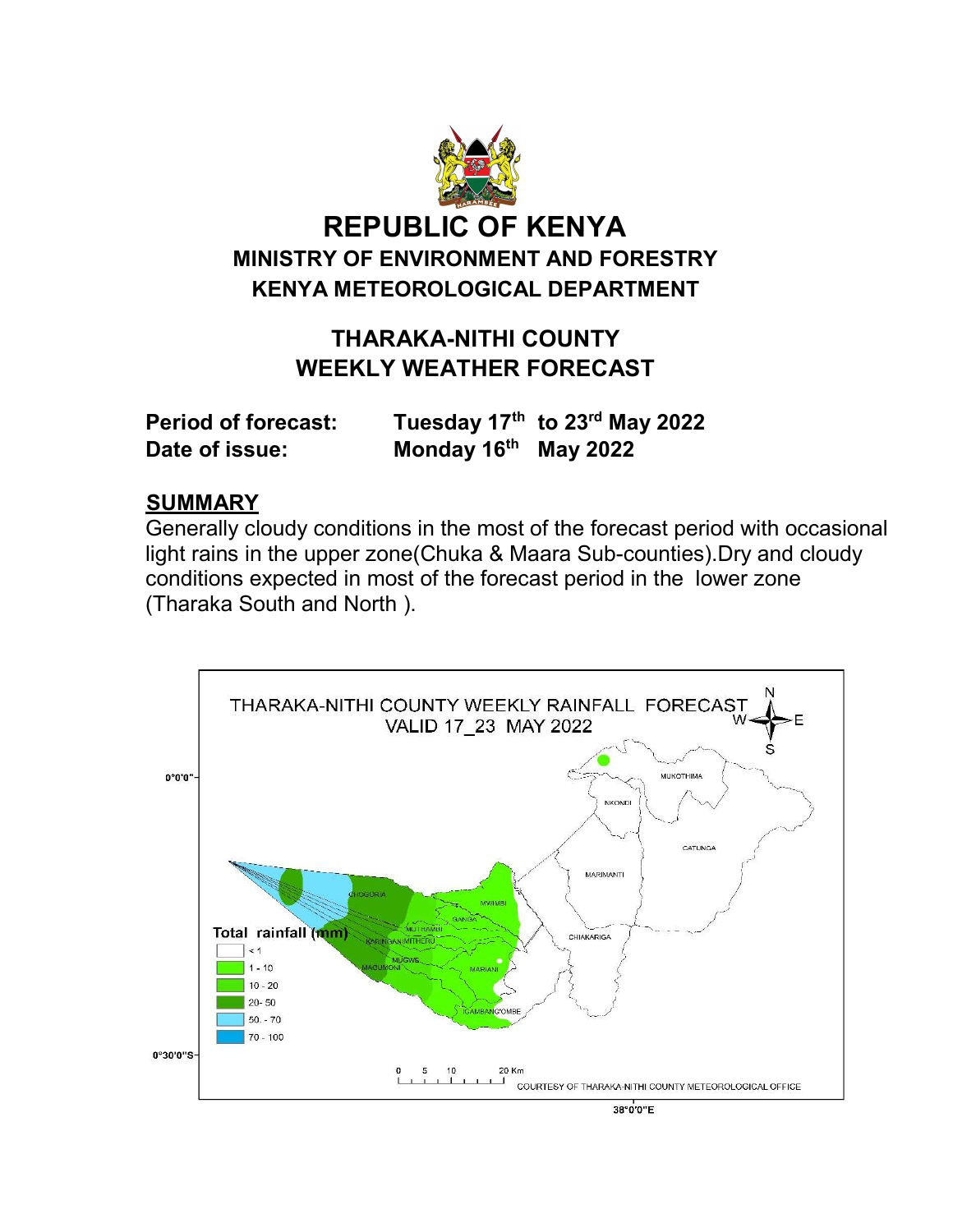#### MAARA & CHUKA SUB-COUNTY

|                               | <b>TUE</b>                                     | <b>WED</b>                  | <b>THURS</b>       | <b>FRI</b>                       | <b>SAT</b>                                         | <b>SUN</b>                                        | <b>MON</b>                             |
|-------------------------------|------------------------------------------------|-----------------------------|--------------------|----------------------------------|----------------------------------------------------|---------------------------------------------------|----------------------------------------|
| <b>Morning</b>                | $\overline{\phantom{a}}$<br>Sunny<br>intervals | $\sim$ $\sim$<br>Clou<br>dy | Sunny<br>intervals | <b>Sunny</b><br><b>intervals</b> | تحببت<br>Cloudy                                    | $\sim$<br>cloudy                                  | Cloudy                                 |
| <b>Afternoon</b>              | $\overline{I_1I_2}$<br>Light<br>rains          | Cloudy                      | $\sim$<br>Cloudy   | a S<br>cloud<br>y                | كالمستنب<br>cloudy                                 | <b>POST</b><br>$\overline{I_1I_2}$<br>Light rains | Cloudy                                 |
| <b>Night</b>                  | Cloudy                                         | $\bullet$<br>Light<br>rains | Cloudy             | <b>Cloudy</b>                    | $\rightarrow$<br>$\cdot$ $\cdot$<br>Light<br>rains | $\cdot$<br><b>Light rains</b>                     | $\overline{\mathbf{1}}$<br>Light rains |
| Rainfall<br>distribution      |                                                |                             |                    |                                  |                                                    |                                                   |                                        |
| <b>Maximum</b><br>temperature | $23^{\circ}$ C                                 | $23^{\circ}$ C              | $25^{\circ}$ C     | $26^{\circ}$ C                   | $25^{\circ}$ C                                     | $26^{\circ}$ C                                    | $25^{\circ}$ C                         |
| <b>Minimum</b><br>temperature | $16^{\circ}$ C                                 | $16^{\circ}$ C              | $16^{\circ}$ C     | $16^{\circ}$ C                   | $17^{\circ}$ C                                     | $17^{\circ}$ C                                    | $16^{\circ}$ C                         |
| <b>Hazards</b>                |                                                |                             |                    |                                  |                                                    |                                                   |                                        |

## Key Scientific words

| <b>Rainfall categories</b> |            |  |  |
|----------------------------|------------|--|--|
| Range                      | Category   |  |  |
| $<$ 5 mm                   | Light      |  |  |
| 5 - 20mm                   | Moderate   |  |  |
| 20 - 50mm                  | Heavy      |  |  |
| $> 50$ mm                  | Very heavy |  |  |

| <b>Rainfall coverage</b> |                               |  |  |  |
|--------------------------|-------------------------------|--|--|--|
| Term                     | <b>Meaning</b>                |  |  |  |
| Most Places              | 66%<br>Between<br>and<br>100% |  |  |  |
| Several<br><b>Places</b> | Between 33% and<br>66%        |  |  |  |
| <b>Few Places</b>        | Between 0 and 33%             |  |  |  |

Key to rainfall distribution symbols:  $\bigcirc$  rain is likely to fall in few places (less than 33%),  $\bigcirc$ rain is likely to fall in many places (33-67%),  $\bigcirc$  rain is likely to fall in most places (more than 67%)

> Commentary of county weather forecaster: Generally cloudy conditions in most of the forecast period with occational light rains.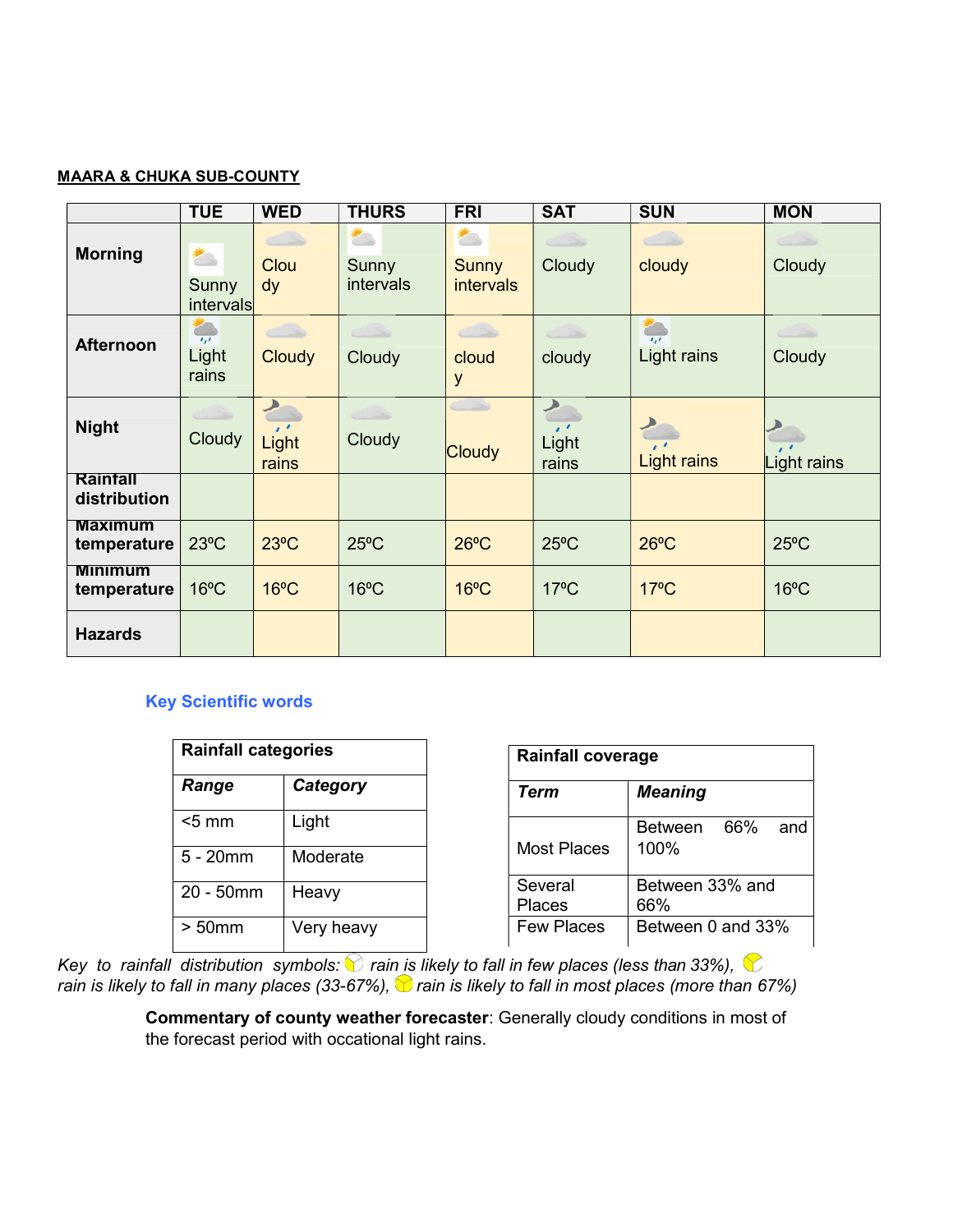#### THARAKA SOUTH SUB-COUNTY

|                                 | <b>TUE</b>                                     | <b>WED</b>                                            | <b>THURS</b>                                  | <b>FRI</b>                             | <b>SAT</b>             | <b>SUN</b>                             | <b>MON</b>                             |
|---------------------------------|------------------------------------------------|-------------------------------------------------------|-----------------------------------------------|----------------------------------------|------------------------|----------------------------------------|----------------------------------------|
| <b>Morning</b>                  | $\overline{\phantom{a}}$<br>Sunny<br>intervals | $\overline{\phantom{a}}$<br>Sunny<br><b>intervals</b> | $\overline{\phantom{a}}$<br>Sunny<br>interval | cloudy                                 | ≛<br>Sunny<br>interval | $\overline{\phantom{a}}$<br>cloudy     | $\left\langle \right\rangle$<br>cloudy |
| <b>Afternoon</b>                | $\overline{\phantom{a}}$<br>Sunny<br>intervals | ذک<br>cloudy                                          | $\overline{\phantom{a}}$<br>cloudy            | $\overline{\phantom{a}}$<br>clou<br>dy | $\leftarrow$<br>cloudy | 合<br>Sunny<br>interval                 | $\leftarrow$<br>cloudy                 |
| <b>Night</b>                    | cloudy                                         | $\leftarrow$<br>cloudy                                | cloudy                                        | $\bigcirc$<br>cloudy                   | cloud<br>y             | P<br>$\cdot$ $\cdot$<br>Light<br>rains | cloudy                                 |
| <b>Rainfall</b><br>distribution |                                                |                                                       |                                               |                                        |                        |                                        |                                        |
| <b>Maximum</b><br>temperature   | $29^{\circ}$ C                                 | $30^{\circ}$ C                                        | $31^{\circ}$ C                                | $32^{\circ}$ C                         | $32^{\circ}$ C         | $32^{\circ}$ C                         | $32^{\circ}$ C                         |
| <b>Minimum</b><br>temperature   | $20^{\circ}$ C                                 | $21^{\circ}$ C                                        | $21^{\circ}$ C                                | $20^{\circ}$ C                         | $21^{\circ}$ C         | $22^{\circ}$ C                         | $21^{\circ}$ C                         |
| <b>Hazards</b>                  |                                                |                                                       |                                               |                                        |                        |                                        |                                        |

## Key Scientific words

| <b>Rainfall categories</b> |            |  |  |
|----------------------------|------------|--|--|
| Range                      | Category   |  |  |
| $<$ 5 mm                   | Light      |  |  |
| $5 - 20$ mm                | Moderate   |  |  |
| $20 - 50$ mm               | Heavy      |  |  |
| $> 50$ mm                  | Very heavy |  |  |

| <b>Rainfall coverage</b> |                         |  |  |
|--------------------------|-------------------------|--|--|
| Term                     | <b>Meaning</b>          |  |  |
| Most Places              | Between 66% and<br>100% |  |  |
| Several<br>Places        | Between 33% and 66%     |  |  |
| <b>Few Places</b>        | Between 0 and 33%       |  |  |

 $\frac{1}{1-\epsilon}$  Key to rainfall distribution symbols:  $\bullet$  rain is likely to fall in few places (less than 33%),  $\bigcirc$  rain is likely to fall in many places (33-67%),  $\bigcirc$  rain is likely to fall in most places (more than 67%)

## .Commentary of county Forecaster :

Generally dry and cloudy conditions in most of the forecast period.

.